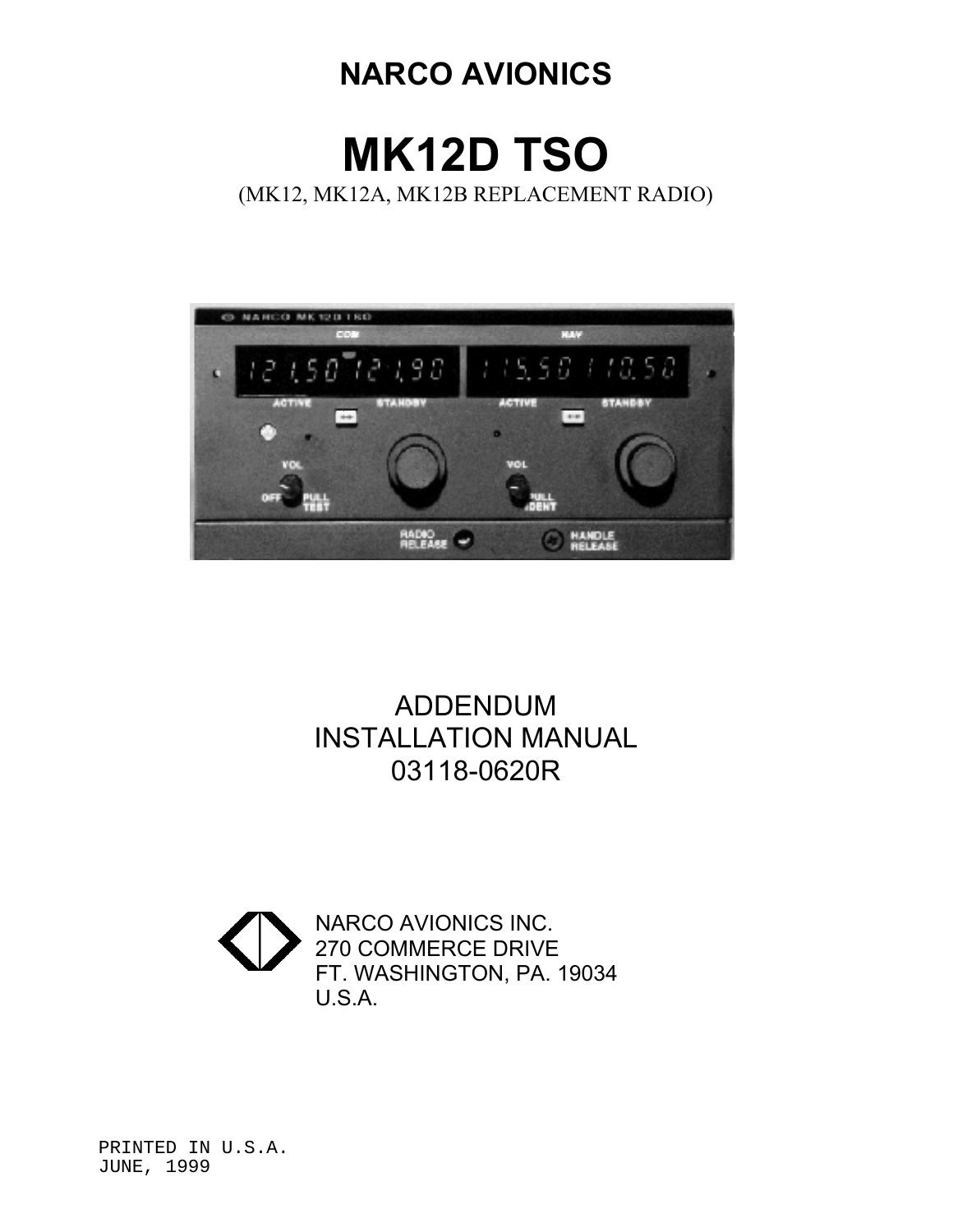#### NARCO AVIONICS INC. MK12D/R INSTALLATION MANUAL REVISION HISTORY

This page is provided and updated as necessary as a means of identifying pages that were changed at each revision level. The affected page number, the revision level, and the date of the change are listed. Additionally the date and revision level is changed on the bottom of the affected pages.

| PAGE | DATE  | REV          | PAGE | DATE | <b>REV</b> | PAGE | DATE | REV | PAGE | DATE | REV | PAGE | DATE | REV |
|------|-------|--------------|------|------|------------|------|------|-----|------|------|-----|------|------|-----|
| 3    | 10-96 | <sup>D</sup> |      |      |            |      |      |     |      |      |     |      |      |     |
| 5    | 10-96 | D            |      |      |            |      |      |     |      |      |     |      |      |     |
| 5    | 09-98 | E            |      |      |            |      |      |     |      |      |     |      |      |     |
| 6    | 09-98 | E            |      |      |            |      |      |     |      |      |     |      |      |     |
| 8    | 06-99 | F            |      |      |            |      |      |     |      |      |     |      |      |     |
| 9    | 06-99 | $\mathbf{F}$ |      |      |            |      |      |     |      |      |     |      |      |     |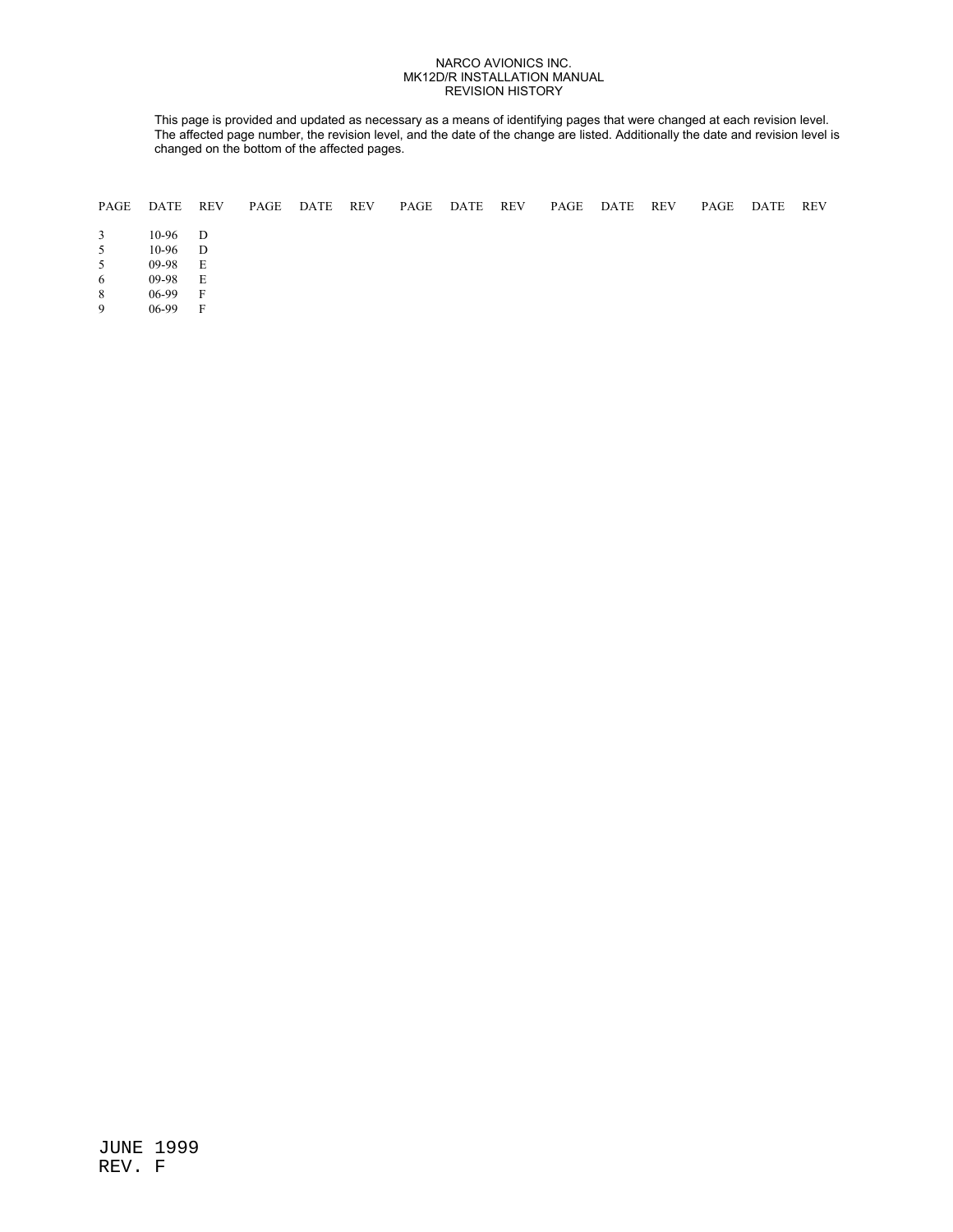#### 1.0 INTRODUCTION

#### 1.1 DESCRIPTION

The MK-12D TSO ( replacement radio ) referred to here on as MK-12DR, is a modified version of the MK12D Cessna replacement radio. The MK-12DR is a direct replacement for the NARCO MK12, MK12A, and MK12B NAV/COMS.

#### 1.2 FEATURES

#### GENERAL

- Active channel keep alive ( when connected ).
- Bright sunlight readable display.
- Flip-Flop frequency entry.
- Direct slide in replacement for the MK12, MK12A, MK12B.
- 14v or 28v units available.

## COM

- 760channel TSO'd VHF transceiver.
- 7 watts nominal transmit power ( 10W typical ).
- 0.003% frequency stability.
- Automatic squelch with manual override.
- 50mw phones output.
- 10 watt audio amplifier.

#### NAV

- 200 channel TSO'd NAV receiver.
- Glideslope channeling (2 of 5 or Narco 11 wire).
- DME channeling

## 2.0 INSTALLATION

## 2.1 INTRODUCTION

The MK-12DR is a direct replacement for the MK12, MK12A, MK12B NAV/COM units. It's specifications meet or exceed those of the unit it is replacing.

## 2.2 TECHNICAL SPECIFICATION AND PERFORMANCE ADJUSTMENTS

The MK-12DR is a specially modified MK-12D Cessna unit. The mechanical modifications effect the physical size, latching method, and interconnections. The electrical modifications concern the NAV receiver ( level and phase ), deleting the vor and Localizer converters, and adding selectable Glideslope channeling ( 2 of 5 or Narco 11 wire ). All pertinent adjustment information can be found in the MK-12D TSO maintenance manual ( P/N 03118-620, December 1988 or later )

## 2.2.1 SPECIFICATION DIFFERENCES

 WEIGHT: 5.8 lbs. 14V- Receive current: 1.0 amps Transmit current: 4.3 amps 28V- Receive current: 0.5 amps Transmit current: 2.5 amps NAV receiver output level ( VOR): 3.0V rms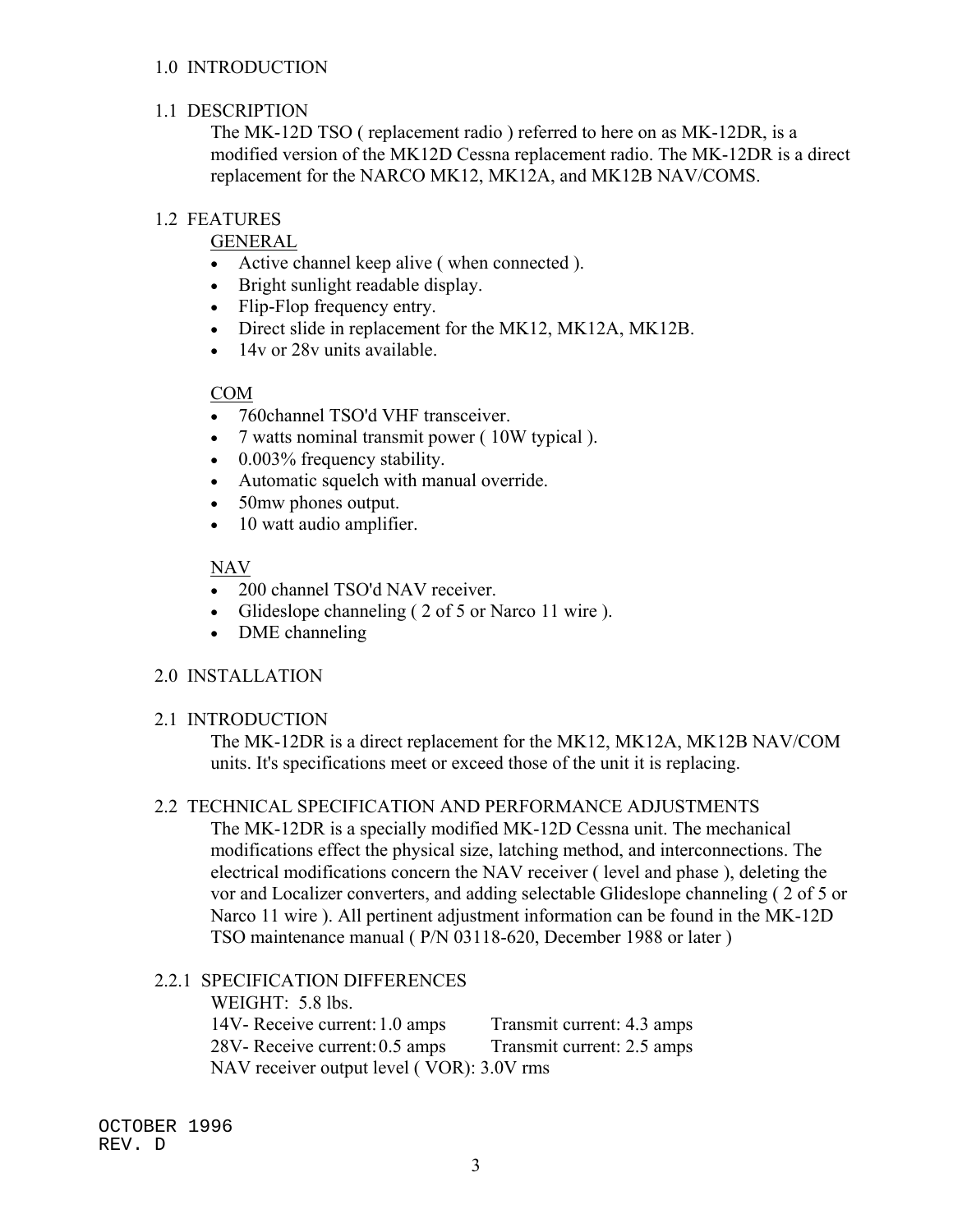#### 2.3 UNIT PART NUMBERS

| $MK-12DR(14V)$ | 03118-0334 |
|----------------|------------|
| MK-12DR (28V)  | 03118-0336 |

#### 2.4 TSO CONSIDERATIONS

#### COM Transceiver

The COM section of the MK-12DR is designed to meet TSO's C37b-Class IV, and C38b - Class C. The existing installation into which the MK-12DR is going to be installed must be inspected to insure that the wiring and antenna meet the appropriate TSO, otherwise the TSO will not be valid.

#### NAV Receiver

The NAV receiver of the MK-12DR is designed to meet VOR TSO C40b and Localizer TSO C36c- Class C. The MK-12DR when replacing a MK12, MK12A, or MK12B will typically be used with one of the VOA series indicator/converters. The following table lists these units and their TSO's if applicable.

| INDICATOR/CONVERTER | TSO                                          |
|---------------------|----------------------------------------------|
| $VOA-4$ , $VOA-5$   | <b>NONE</b>                                  |
| $VOA-8$ , $VOA-9$   | C <sub>36</sub> b-CLASS c, C <sub>40</sub> a |
| VOA-40, VOA-50      | <b>NONE</b>                                  |

The wiring and antenna pertaining to the NAV receiver should be inspected to insure TSO compliance.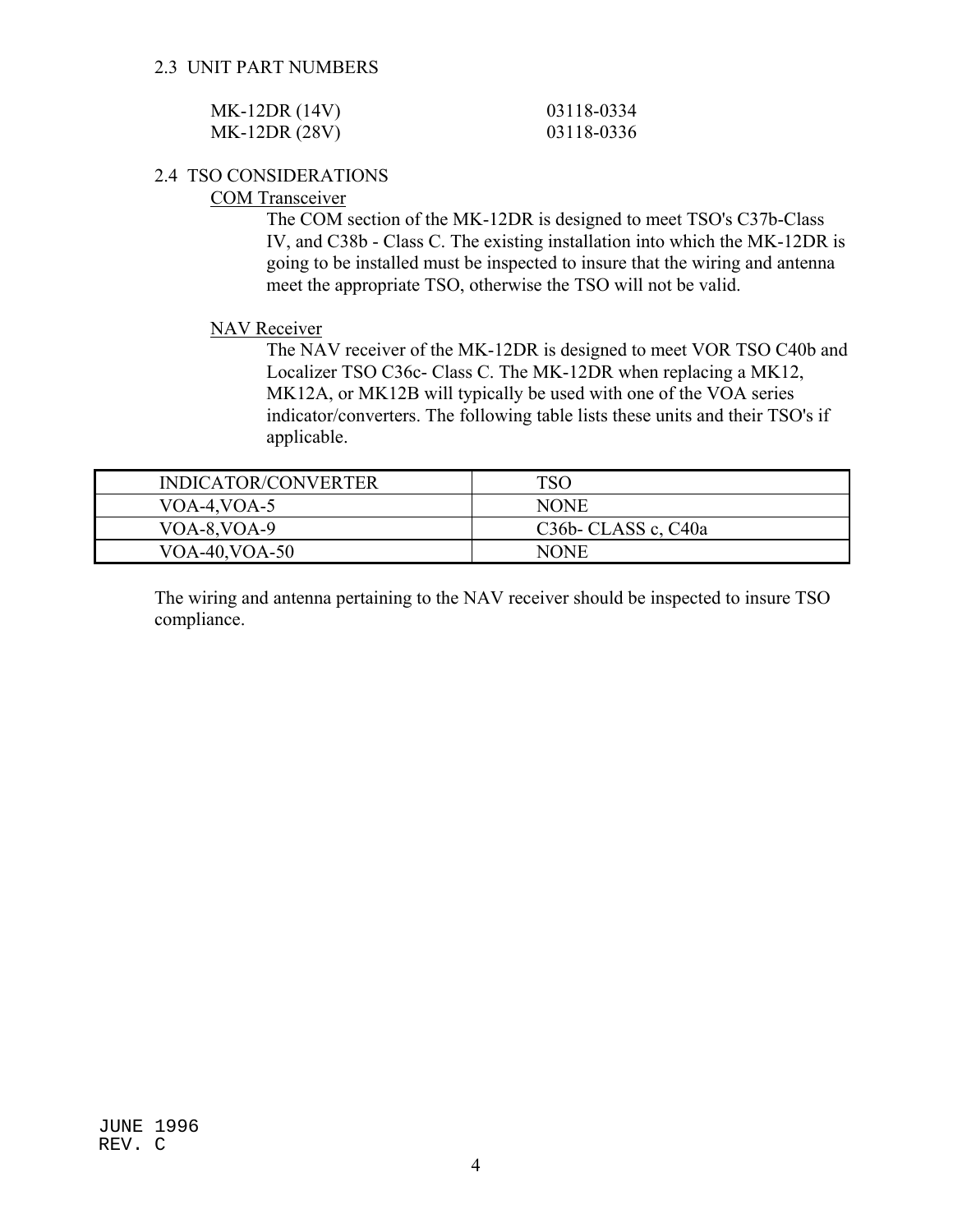#### 2.5 PARALLEL AUDIO INSTALLATIONS

In some dual installations ( usually without audio panel) the speaker outputs of the two NAV/COMs were wired in parallel. The MK12DR TSO has a solid state speaker amplifier for improved audio response and reliability and this type amplifier cannot be paralleled. For these installation it is recommended that the installation be modified according to figure 2-1.

**Warning! Failure to comply with this section will cause damage to one or both units.** 



FIG. 2-1

CAUTION: MK12DR MIKE AUDIO (P501-3) AND<br>SPEAKER OUT (P501-16) MAY <u>NOT</u> BE PARALLELED<br>WITH ANOTHER UNIT'S MIKE AUDIO OR SPEAKER<br>OUT. MK12DR PHONES (P501-11) MAY BE<br>PARALLELED WITH ANOTHER UNIT'S PHONES OUT.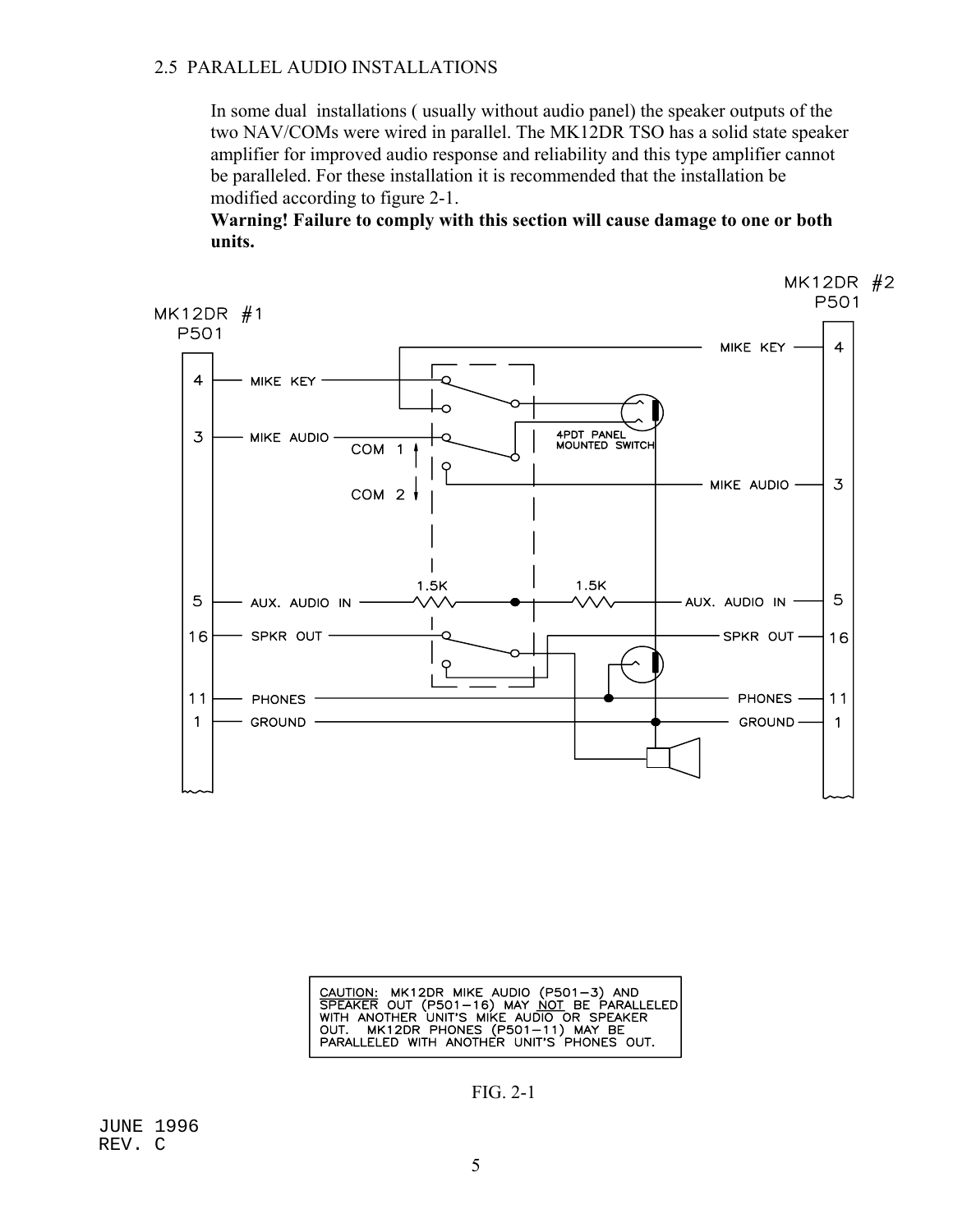#### 2.6 REMOVAL AND INSTALLATION

The existing MK12 or MK12A can be removed by first disconnecting all cables and then releasing the locking screw at the rear of the unit. The MK12B's have a front mounted cam lock that can be released by removing the snap in button on the trim panel and using a screw driver to release the radio ( some MK12B's may be installed in MK12 or MK12A trays and they would use the rear locking screw). Before installing the MK-12DR all existing cables and connectors should be inspected and cleaned. To install the MK-12DR route the cables the same as before and connect the antenna cables to the back of the unit. The MK-12DR should then be secured with either the rear latching screw. If replacing an MK12B a rear quater turn latching screw must be used. These should be available at most shops. If DME or Glideslope channeling is needed refer to section 2.7 for instructions. For ease of removal the MK-12DR has a convenient handle that is released with a phillips head screw. The existing power unit is not needed and can be removed, the included adapter plug must be installed at the end of the power unit cable ( black wire to airframe ground ) Fig 2- 7.

#### **Warning! Failure to remove the power unit will do severe damage to the MK12D/R.**

## 2.7 KEEP ALIVE AND REMOTE CHANNELING ( P5 )

Keep alive is no longer needed on the newer versions of the MK12D/R. Reference to keep alive on P5 is kept to be consistant with earlier versions. For installations requiring Glideslope and/or DME channeling table 2-1 list the pin connections on P5. To enable 2 of 5 Glideslope channeling pin 8 should be connected to ground. The original Glideslope and DME channeling cables should be cut off the MK12(A/B) and wired to P5 using a DB37 female connector ( supplied ). Refer to figures 2-2, and 2-3 for these channeling connections.

| PIN#           | <b>FUNCTION</b>      | PIN# | <b>FUNCTION</b>    |
|----------------|----------------------|------|--------------------|
|                | 108.1/110.1, A-MHZ   | 20   | 109.1/111.1, A-KHZ |
| $\overline{2}$ | 108.3/110.3, B-MHZ   | 21   | 109.3/111.3, B-KHZ |
| 3              | 108.5/110.5, C-MHZ   | 22   | 109.5/111.5, C-KHZ |
| 4              | 108.7/110.7, D-MHZ   | 23   | 109.7/111.7, D-KHZ |
| 5.             | 108.9/110.9, E-MHZ   | 24   | 109.9/111.9, E-KHZ |
| 6              | <b>G.S. ACTIVATE</b> | 25   | <b>50 KHZ</b>      |
| 7              | A/B                  | 26   | <b>GROUND</b>      |
| 8              | 2/5 ENABLE           | 27   | <b>ARINC</b>       |
| 9              |                      | 28   |                    |
| 10             |                      | 29   | <b>KEEP ALIVE</b>  |
| 11             |                      | 30   |                    |
| 12             | SWITCHED A+          | 31   | <b>GROUND</b>      |
| 13             |                      | 32   | 50 KHZ             |
| 14             |                      | 33   | NARCO 'L', E-KHZ   |
| 15             | NARCO'A', E-MHZ      | 34   | NARCO 'K', D-KHZ   |
| 16             | NARCO'E', D-MHZ      | 35   | NARCO 'J', C-KHZ   |
| 17             | NARCO 'D', C-MHZ     | 36   | NARCO 'H', B-KHZ   |
| 18             | NARCO 'C', B-MHZ     | 37   | NARCO 'F', A-KHZ   |
| 19             | NARCO 'B', A-MHZ     |      |                    |

## **TABLE 2-1 P-5 FUNCTIONS**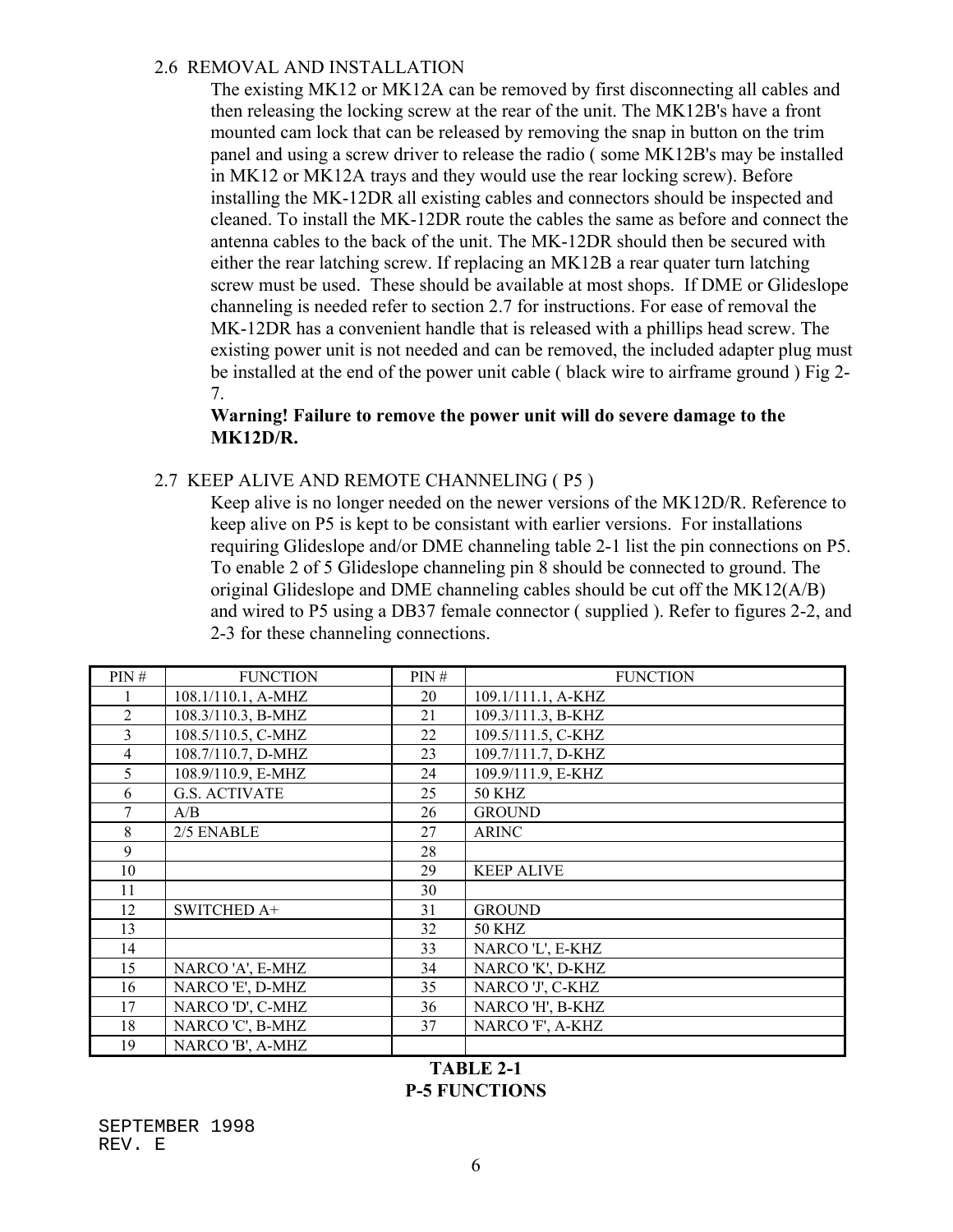





#### FIG 2-3 DME CHANNELING

JUNE 1996 REV. C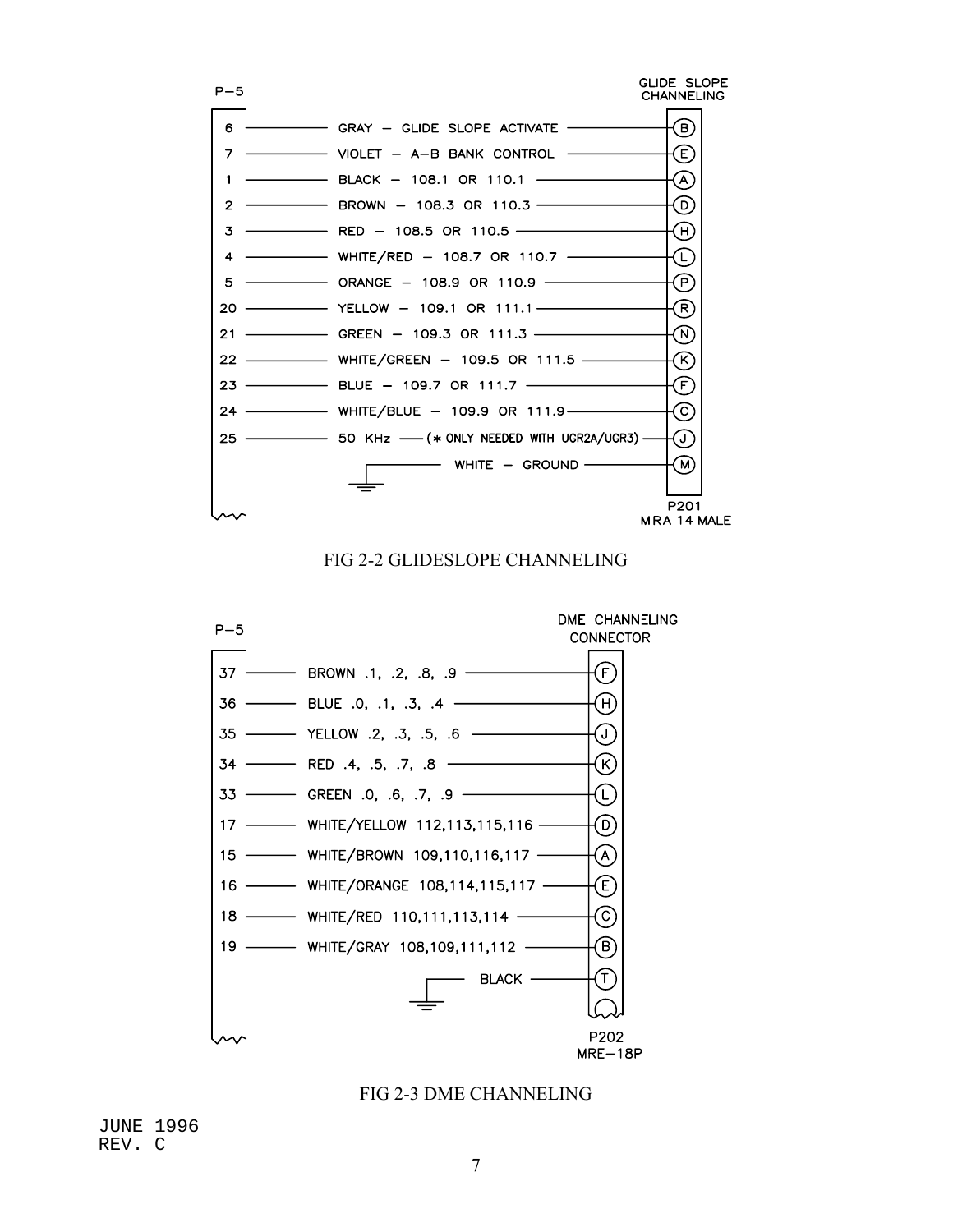#### 2.8 EXTERNAL CONNECTIONS

Figure 2-4 shows the locations of cables, connectors and antenna inputs of the MK-12DR. Figure 2-5 shows the pinouts of the 16 pin and 6 pin connectors attached to the MK-12DR and the 16 pin jumper plug.



Fig. 2-4

#### 2.8.1 PIPER SPECIAL

There were a number of MK12s manufactured as Piper specials. Refer to Figure 2-5 to see the rear panel of a Piper special. Figure 2-7 lists what the connections of P301 were and the appropriate connections on the MK12D/R. A mating connector for P301 of the MKD/R would have to be found to complete the installation.



Fig. 2-5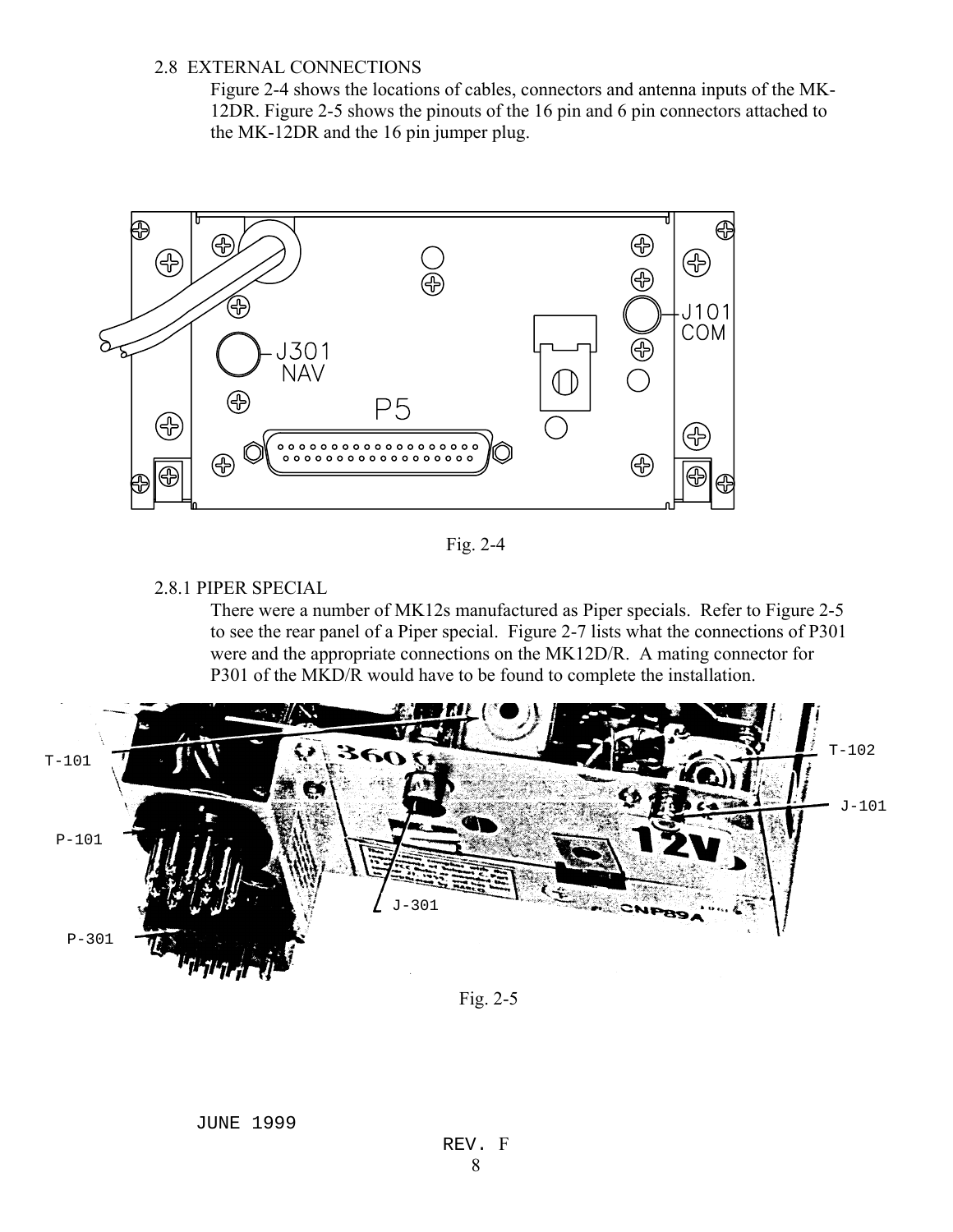|                | P <sub>10</sub> 1   | P301           |                 |  |
|----------------|---------------------|----------------|-----------------|--|
|                | <b>GROUND</b>       |                | <b>GROUND</b>   |  |
| $\overline{2}$ | MIKE AUDIO GND.     | $\overline{2}$ | SWITCHED A+     |  |
| 3              | NC                  | 3              | NC              |  |
| 4              | NC                  | $\overline{4}$ | VOR/LOC CONTROL |  |
| 5              | 14V OR 28V INPUT    | 5              | <b>DIMMER</b>   |  |
| 6              | MIKE KEY            | 6              | VOR/LOC SIGNAL  |  |
|                | <b>MIKE AUDIO</b>   |                |                 |  |
| 8              | <b>SPEAKER OUT</b>  |                |                 |  |
| 9              | NC.                 |                |                 |  |
| 10             | <b>DIMMER INPUT</b> |                |                 |  |
| 11             | NC                  |                |                 |  |
| 12             | <b>AUX AUDIO IN</b> |                |                 |  |
| 13             | PHONES OUT          |                |                 |  |
| 14             | NC                  |                |                 |  |
| 15             | NC                  |                |                 |  |
| 16             | NC                  |                |                 |  |

| P501 JUMPER PLUG CONNECTIONS |     |  |  |  |
|------------------------------|-----|--|--|--|
| PIN                          | PIN |  |  |  |
|                              |     |  |  |  |
|                              |     |  |  |  |
|                              |     |  |  |  |
|                              |     |  |  |  |
|                              |     |  |  |  |

FIG. 2-6

| MK12D/R            | <b>MK12</b>  |                        |                    |  |  |
|--------------------|--------------|------------------------|--------------------|--|--|
| <b>P5</b>          | <b>J301</b>  |                        |                    |  |  |
|                    | A            | 18.01                  | 110.1              |  |  |
| 6                  | B            | <b>GLIDESCOPE</b>      | <b>ACTIVATE</b>    |  |  |
| 24                 | $\mathsf{C}$ | 109.9                  | 111.9              |  |  |
| $\overline{2}$     | D            | 108.3                  | 110.3              |  |  |
| 7                  | E            | 10/20 A-B BANK CONTROL | CANNEL CONTROL     |  |  |
| 23                 | F            | 109.7                  | 111.7              |  |  |
| 3                  | Η            | 108.5                  | 110.5              |  |  |
| 25                 | J            | N.C.                   | 50 KHz 46 RZA/UGRS |  |  |
| 22                 | K            | 109.5                  | 111.5              |  |  |
| $\overline{4}$     | L            | 108.7                  | 110.7              |  |  |
| TO AIRCRAFT GROUND | M            | <b>GROUND</b>          |                    |  |  |
| 21                 | N            | 109.3                  | 111.3              |  |  |
| 5                  | P            | 108.9                  | 110.9              |  |  |
| 20                 | R            | 109.1                  | 111.1              |  |  |
| P301               |              |                        |                    |  |  |
|                    | S            | OMNI/LOC               | <b>GROUND</b>      |  |  |
|                    | T            | N.C.                   |                    |  |  |
| 6                  | U            | OMNI/LOC               | <b>SIGNAL</b>      |  |  |
| 4                  | V            | OMNI/LOC               | <b>CONTROL</b>     |  |  |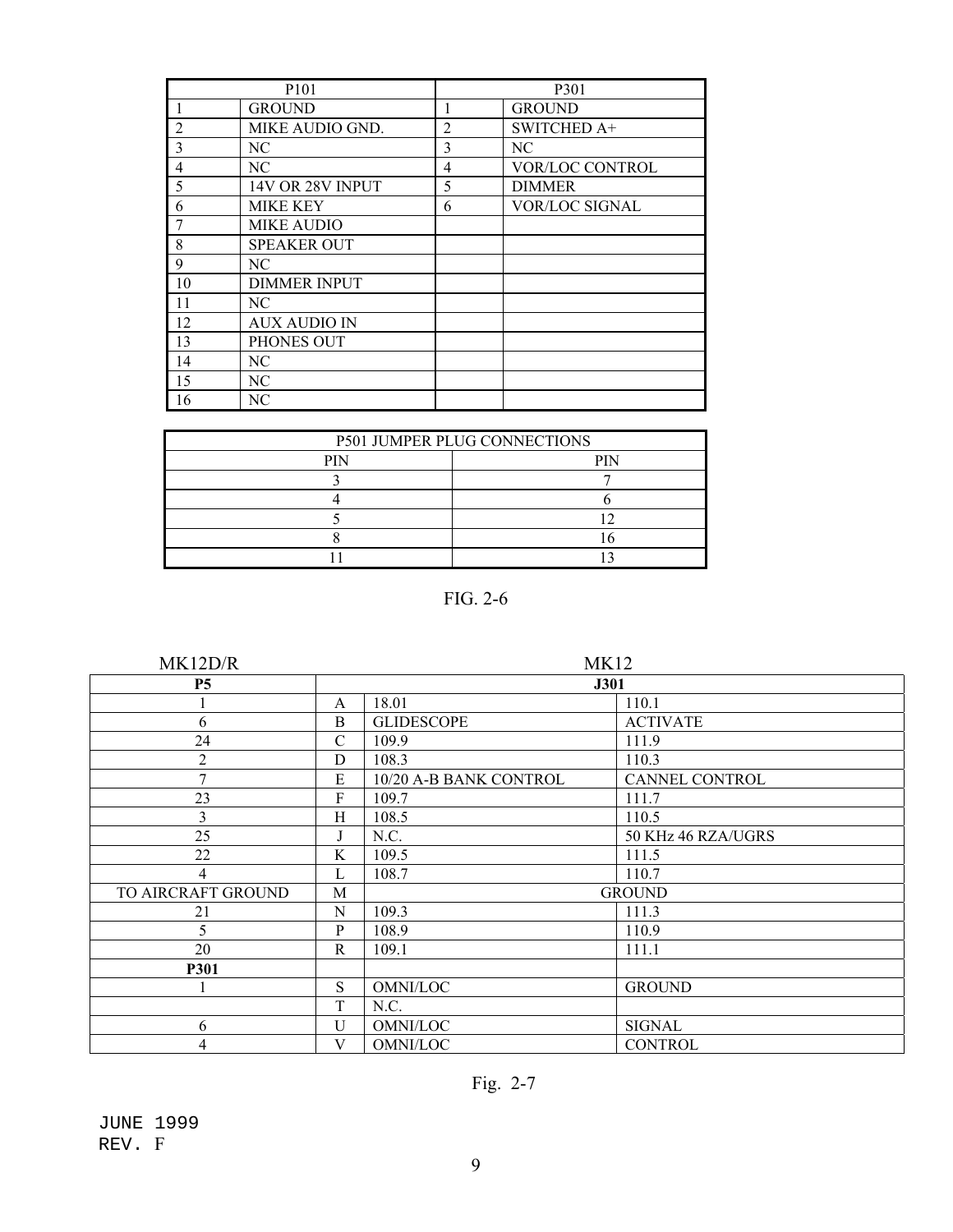#### 2.9 OPERATION

This operation procedure presumes that the MK-12DR has been installed with the Keep-Alive option

The Keep-Alive option maintains the last set COM and NAV Active frequencies in their memory IC's. When the Unit is turned ON, these "active" frequencies will be seen in the Active displays. The display's Standby frequencies will always be the factory pre-programmed frequencies of 121.90 for COM Standby and 110.50 for NAV Standby.



FIGURE 2-6 MK-12DR FRONT PANEL

2.9.1 COM Section Operation

#### COM: DISPLAY

The left side of the display identifies the COM Active COMmunications frequency, and the letter "T" (when lit) to indicate that the Mike Key is depressed and the Unit is transmitting.

The right side of the display identifies the COM Standby frequency.

#### COM: OFF-VOL-PULL TEST

OFF is the maximum counterclockwise rotation of this control. Clockwise rotation past the "click" turns both the COM and NAV Sections ON.

VOL, once the Unit is turned ON, continued clockwise rotation increases the COM audio volume.

NOTE: NAV AND COM SHARE THE AUDIO 50 mw OUTPUT.

PULL TEST when pulled deactivates the squelch circuit.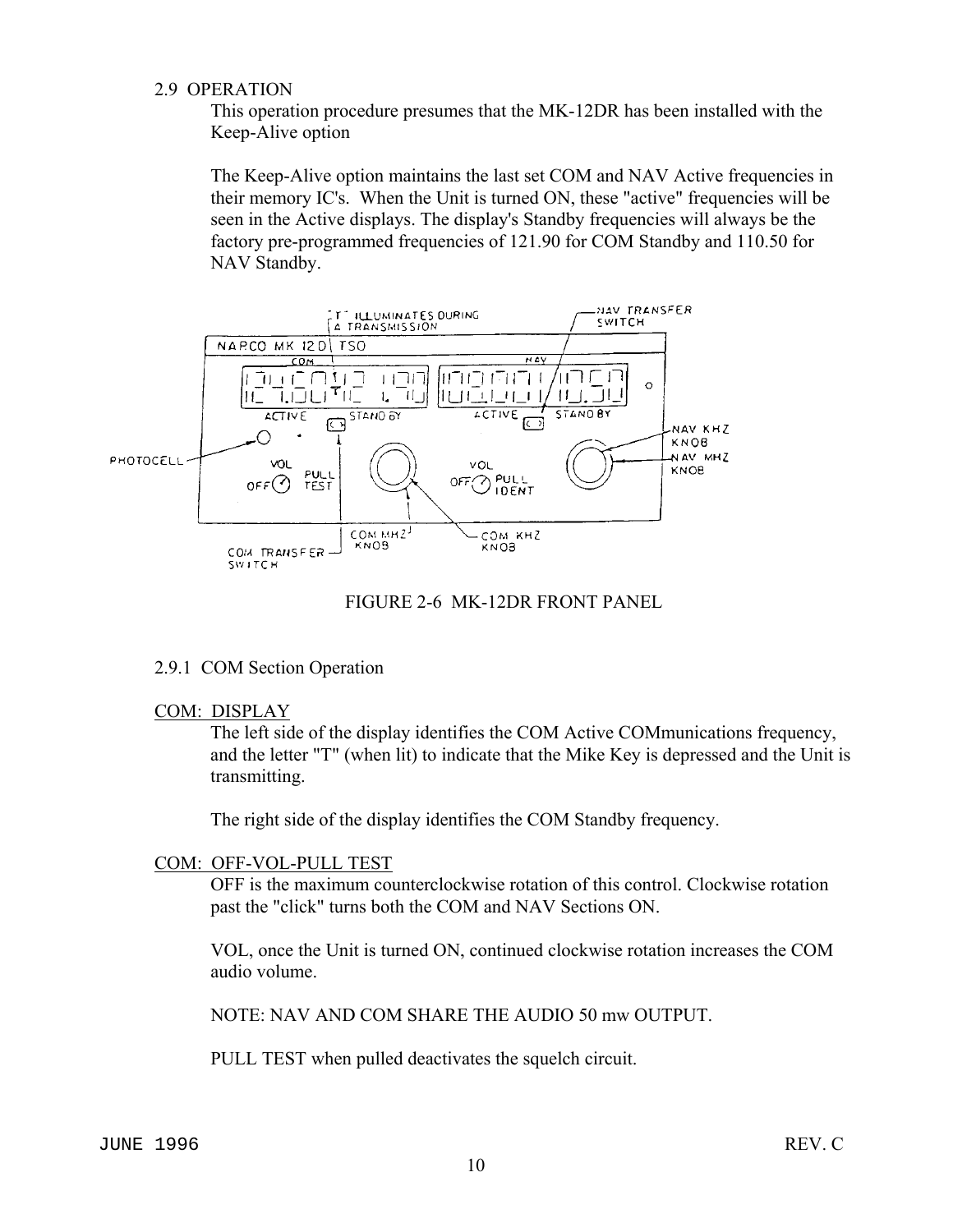#### COM: MHz/KHz CHANNEL SELECT KNOBS

Both these controls allow for continuous CW or CCW rotation. MHz frequency readout, in Standby display, changes at a rate of 1 MHz per detent. Rotation of the KHz knob steps the Standby frequency readout at a change rate of 25 KHz per detent.

Clockwise rotation increments the frequency, counterclockwise decrements the frequency.

#### COM: HOW TO ENTER A FREQUENCY

All frequencies entered into the COM Section enter via the Standby route, that is, the frequency is entered (see in the Standby displays) and then transferred to the Active by depressing the "arrowed" transfer push button. The next frequency entered is the Standby frequency.

The Active frequency and its resultant data is not affected by the rotation of either of the MHz or KHz knobs.

#### COM: TRANSFER

Pressing this white arrowed momentary switch "flips" the display. The Standby frequency becomes the Active and the Active becomes the Standby. A second depression exchanges the frequencies.

#### 2.9.2 NAV Section Operation

#### NAV: DISPLAY

The left side of the display identifies the NAV Active communications frequency.

The right side of the display identifies the NAV Standby frequency.

## NAV: VOL-PULL IDENT

VOL, continued clockwise rotation increases the NAV audio volume.

NOTE: NAV AND COM SHARE THE AUDIO 50 mw OUTPUT.

PULL IDENT when pulled activates the IDENT circuit.

## NAV: MHz/KHz CHANNEL SELECT KNOBS

Both these controls allow for continuous CW or CCW rotation. MHz frequency readout, in Standby display, changes at a rate of 1 MHz per detent. Rotation of the KHz Knob steps the Standby frequency readout at a change rate of 50 KHz per detent Clockwise rotation increments the frequency, counterclockwise decrements the frequency.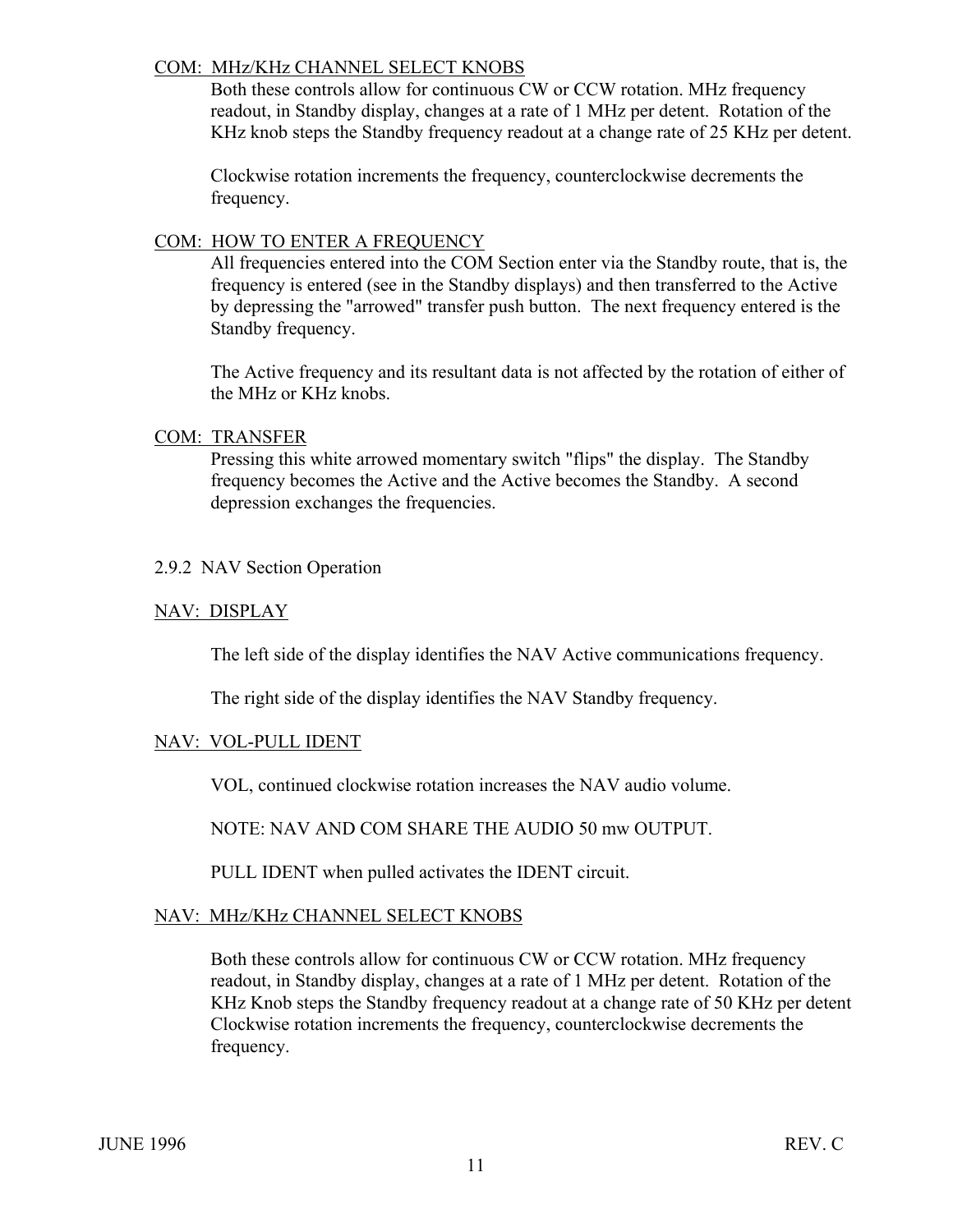#### NAV: HOW TO ENTER A FREQUENCY

All frequencies entered into the NAV Section enter via the Standby route, that is, the frequency is entered (seen in the Standby displays) and then transferred to the Active by depressing the "arrowed" transfer push button. The next frequency entered is the Standby frequency.

The Active frequency and its resultant data is not affected by the rotation of either the MHz or the KHz knobs.

#### NAV: TRANSFER

Pressing this white arrowed momentary switch "flips" the display. The Standby frequency becomes the Active and the Active becomes the Standby. A second depression exchanges the frequencies.

#### 2.9.3 Loss of Display

The following is not expected, however, as there is a built-in preset Standby frequency, it can be used if the display should blackout.

If the NAV DISPLAY should have a total blackout, yet the indicator appears unaffected, verify that the station being received is the station selected prior to the blackout, pull IDENT. If you are still set to your desired frequency continue your flight, it can be presumed that you had a display or a display circuit failure.

If the COM DISPLAY should have a total blackout, verify that the COM is still set to the frequency selected prior to the blackout. Verification can be made by initiating a transmission and listening for the reply. If you are still set to your desired frequency, it can be presumed that you had a display circuit failure.

#### 2.9.3.1 Changing Frequencies With Loss of Display

#### NAV SECTION:

Knowing what frequency you had set in Active and Standby windows, it is now a matter of rotating the KHz and MHz knobs clockwise (incrementing) or counterclockwise (decrementing) detent-by-detent: KHz, 05 KHz steps, MHz, 1 Mhz steps, to change frequencies. Remember all entries go into the Standby display window before they can be transferred to the Active display window.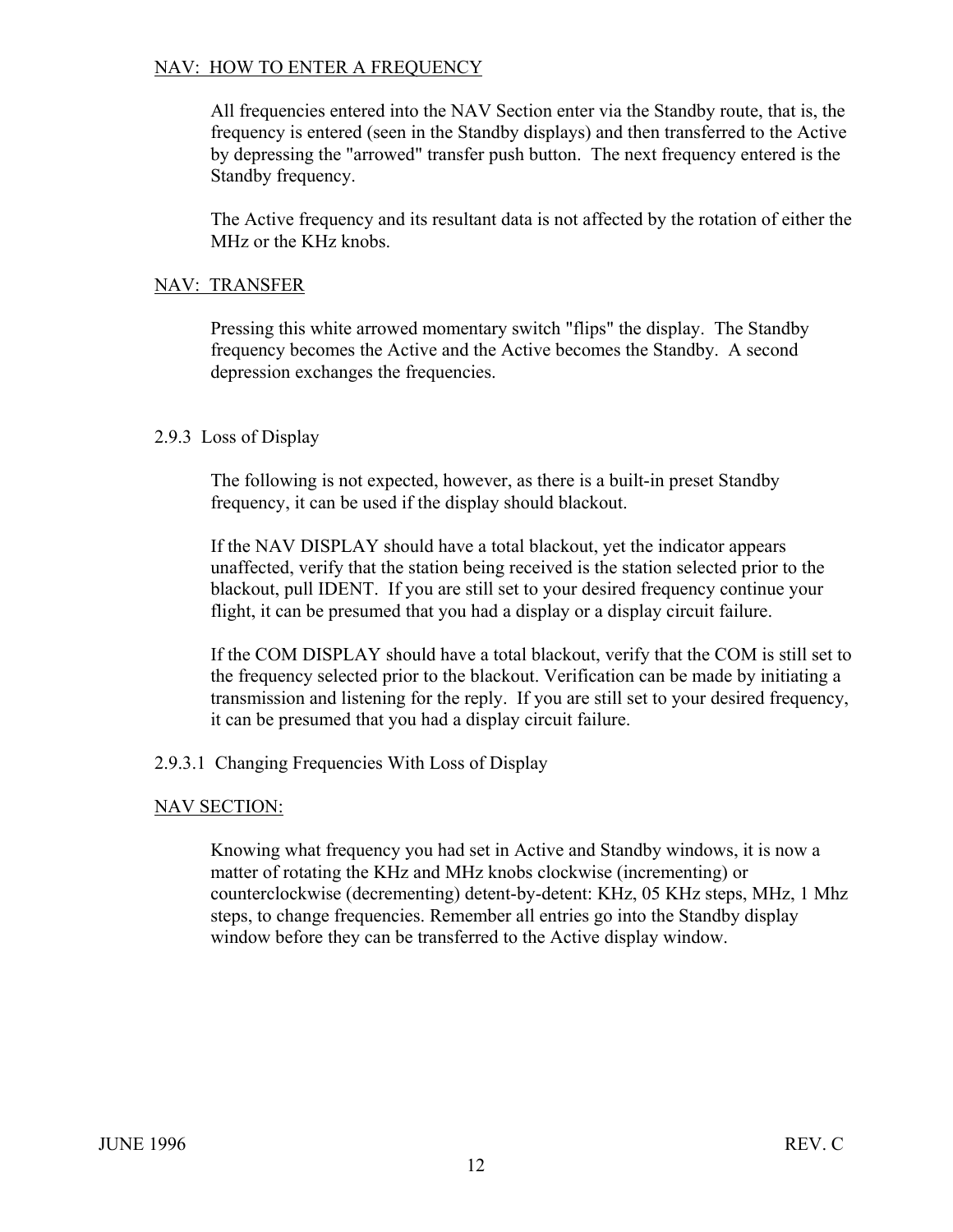Should it appear that in changing frequency you lost count, you may rely on the factory preprogrammed frequency of 110.50 in the Standby memory. However, you must turn the MK-12DR OFF, then ON, to automatically set 110.50 into the Standby display. (Active frequency being Kept-Alive, will not be affected by the turning OFF and ON of the Unit.) Now channel

to the desired frequency using the detent-by-detent count off method. Transfer your blind standby frequency to the Active channel, and then verify the results. Pull IDENT.



If wrong, transfer your original navigation frequency back to Active, then repeat the turn OFF, turn ON, and the detent-by-detent channel selection.

#### COM SECTION:

Knowing what frequency you had set in Active and Standby windows, it is now a matter of rotating the KHz and MHz knobs clockwise (incrementing) and counterclockwise (decrementing) detent-by-detent: KHz, 25 KHz steps, MHz, 1 MHz steps, to change frequencies.

Remember all entries go into the Standby display window before they can be transferred to the Active display memory.

Should it appear that in changing frequency you lost count, you may rely on the factory preprogrammed frequency of 121.90 in the Standby window. However, you must turn the MK-12DR OFF, then ON, to automatically set 121.90 into the Standby display. (Active frequency Kept-Alive, will not be affected by the turning OFF and ON of the Unit.) Now channel to the desired frequency using the detent-by-detent count off method. Transfer your blind Standby frequency to the Active window, and then verify the results.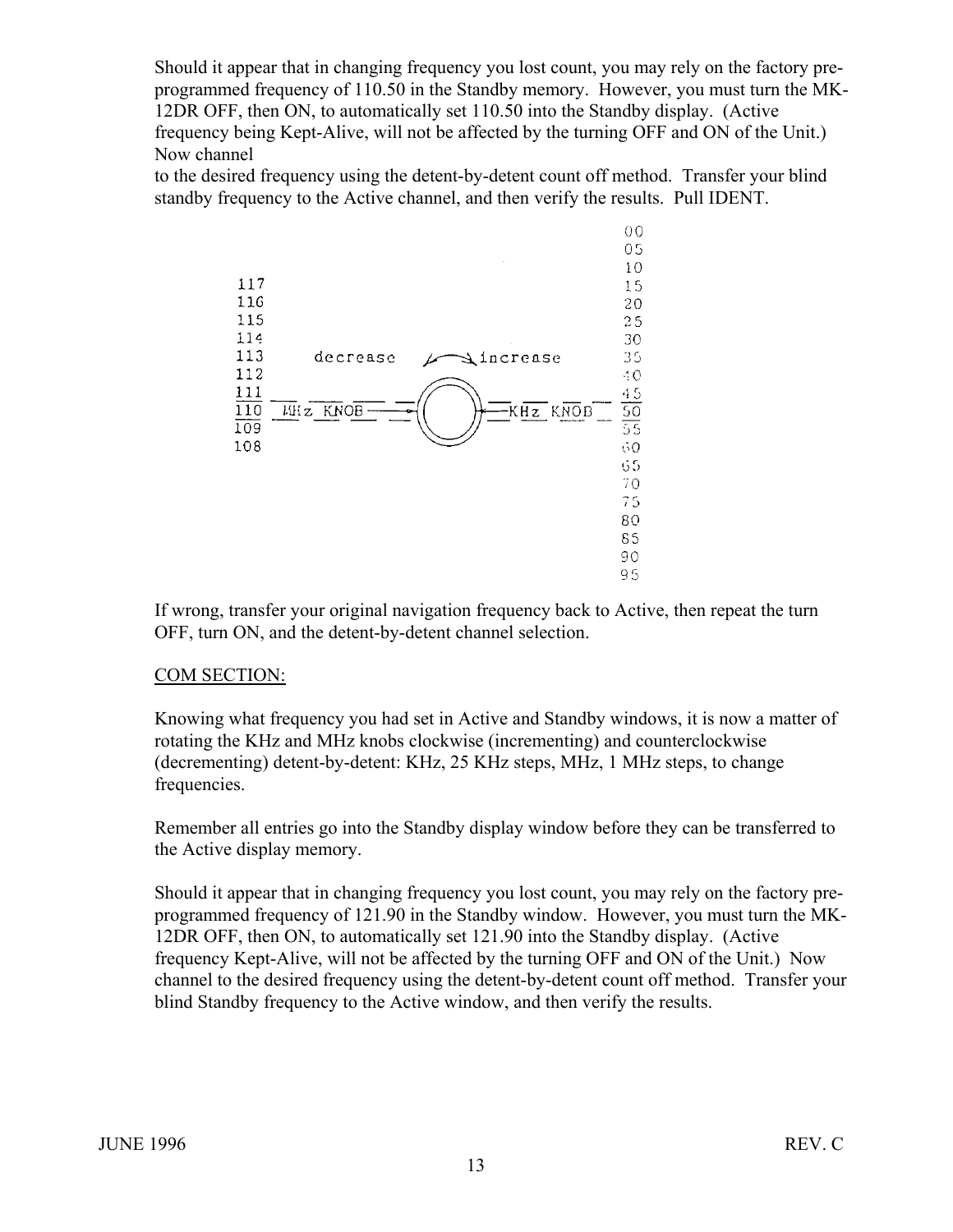

If wrong, transfer your original COM frequency back to Active, then repeat the turn OFF, turn ON, and the detent-by-detent channel selection.

#### 2.10 POST INSTALLATION TESTS

This operation procedure presumes that the MK-12DR has been installed with the Keep-Alive option. All references to figures for adjustments refer to figures in the MK-12D maintenance manual.

The purpose of this series of tests is to assure proper operation of the installed avionics equipment. First, and most important, is a complete inspection of the installation to be sure that all aircraft flight controls operate freely with full travel or deflection.

Since these procedures cover Units with and without glideslope, simply bypass those functions (glideslope) which do not apply to the system being tested. A remote mounted Marker Beacon or Glideslope Receiver whose operation is dependent upon the NAV Unit being tested should be considered as an integral part of the system and included in this procedure. If an audio control panel is part of the installation, remember to select the NAV and MKR audios at the appropriate points in the procedure.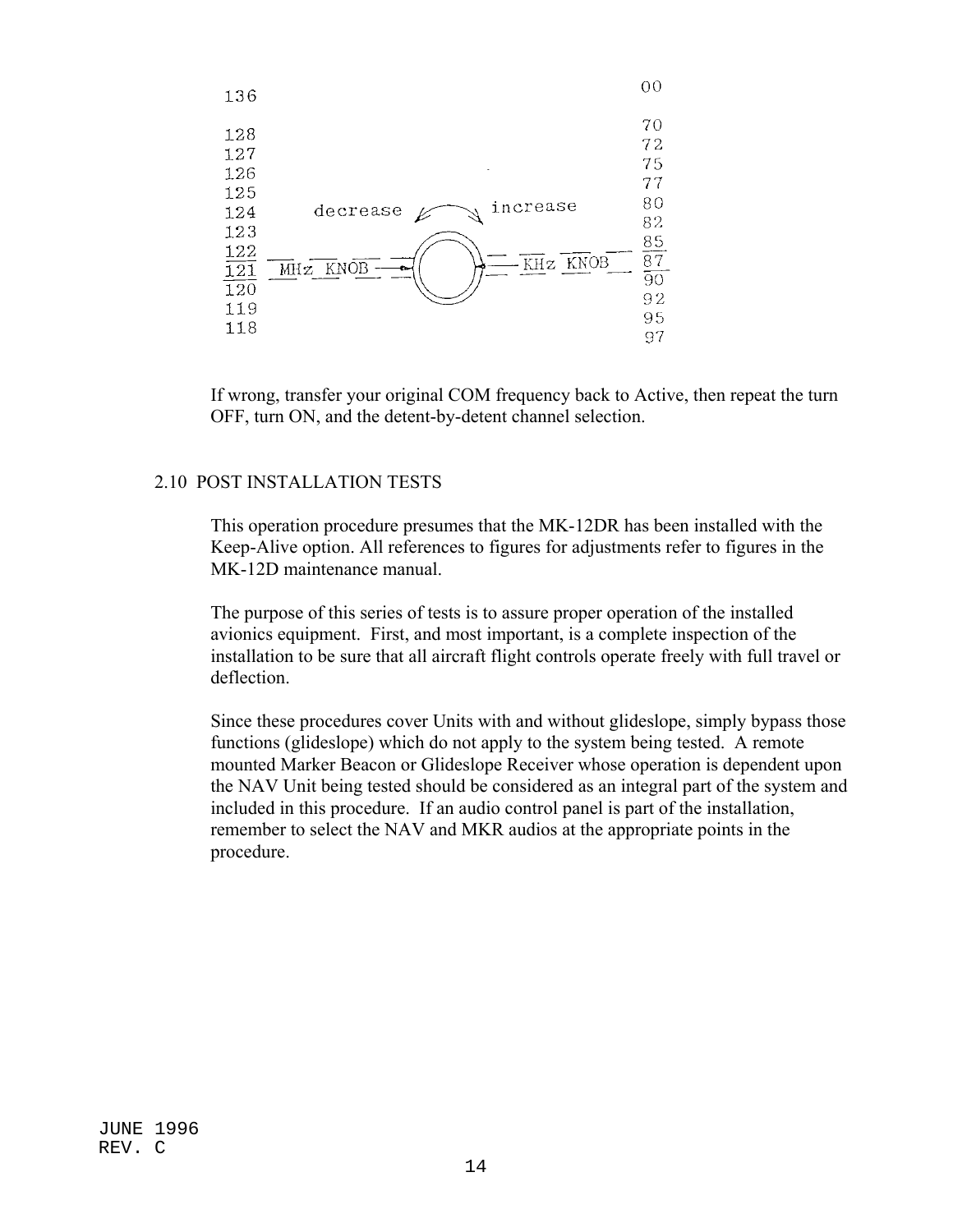#### 2.10.1 NAV Preflight Tests

For this series of in-aircraft tests, the aircraft's engine(s), rotating beacon, electrical and avionics equipments should be operating. Note any abnormal interaction of interference (ignition or rotating beacon noise, abnormal meter deflection, compass deviation, etc.) observed during these tests.

The following procedure requires a ramp type piece of test equipment such as that offered by Tel-Instrument Corp. or Instrument Flight Research, Inc.

A. Keep-Alive and Transfer checks.

- 1. Turn the MK-12DR ON. The Active display shall show a valid NAV frequency and the Standby 110.50.
- 2. Press the NAV transfer button and observe that the Active and Standby frequencies exchange position.
- 3. Reset the Active display to 114.15.
- 4. Turn the MK-12DR OFF and wait a minimum of 10 seconds. Turn the MK-12DR ON and observe that the Active display reads 114.15 and the Standby 110.50.

## B. General

- 1. Set NAV Active channel to a VOR frequency.
- 2. Rotate the VOL-IDENT control clockwise until NAV Receiver noise is heard in the speaker and headphones. (Note: IDENT knob must be pulled out). Note presence of NAV and GS warning flags and centered Left-Right and Up-Down needles.
- 3. Modulate test equipment 30% with 1020 Hz.
- 4. Note presence of adequate Audio level. Depress VOL-IDENT knob and note decrease in volume level.

## C. VOR

- 1. Set NAV Active display to a desired VOR frequency.
- 2. Set test equipment to desired VOR frequency. Modulation should be a composite VOR signal. TO/FROM switch set to the TO position.
- 3. Set test equipment and Indicator OBS to a Zero degree course. The Left-Right needle should center within  $\pm 2.0$  degrees ( $\pm 1.5$  degrees for TSO'd indicator) with a TO flag.
- 4. Turn indicator OBS knob first to 10 degrees, then to 350 degrees. The Left-Right needle should deflect to the left and right of center.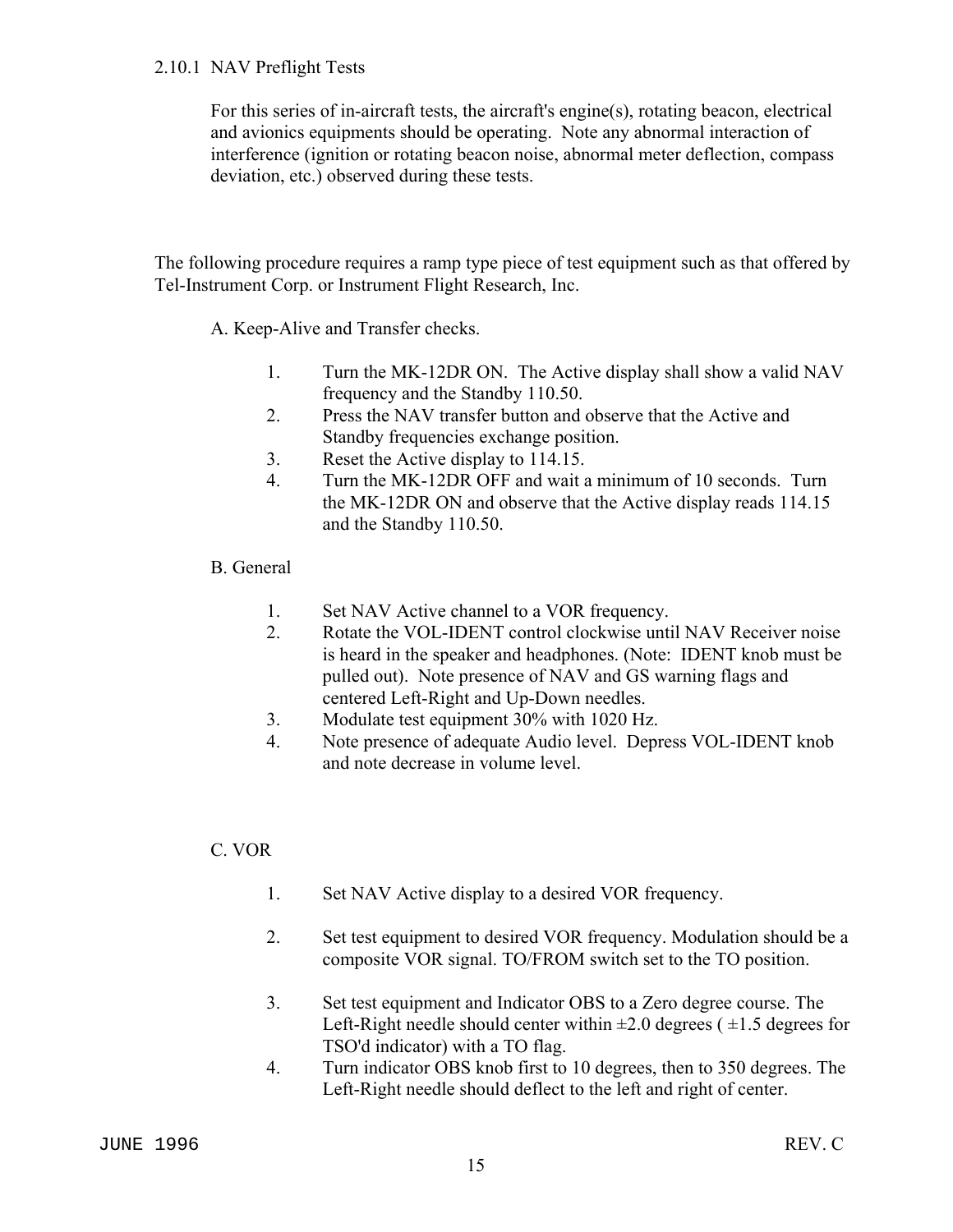- 5. Check the remaining three cardinal points (90, 180, and 270).The Left-Right needle should center within  $\pm 2.0$  degrees ( $\pm 1.5$  degrees for TSO'd indicator) with a TO flag.
- 6. With OBS remaining at 270, set test equipment to 90.The Left-Right needle should center within  $\pm 2.0$  degrees ( $\pm 1.5$  degrees for TSO'd indicator) with a FROM flag.

## D. LOC

- 1. Set test equipment and NAV Active display to a LOC frequency. Modulation should be a standard LOC centering signal.The needle should center within  $\pm 2$  needle widths ( $\pm 1$  needle width for TSO'd Indicator) with a TO flag.
- 2. Change modulation to .093 ddm left, then right.Deflection should be to the end of the Blue and Yellow areas on the Indicator.
- 3. Remove modulation or decrease test equipment RF output to minimum. NAV flag should be visible.

## E. Glideslope

1. Set test equipment and NAV Active channel to a GS frequency. Verify that the Glideslope Receiver is channeled correctly. All 40 Glideslope channels should be checked.

#### D. DME

1. Set test equipment and NAV active channel to a DME frequency and verify that the DME is being channeled correctly. All Mhz and Khz channels should be checked.

## 2.10.2 COM General Preflight Test

With the aircraft engine(s), avionics equipment, and other on-board electronics operating, transmit and receive on several different frequencies. There should be no excessive interference and intelligible two-way communications should be demonstrated.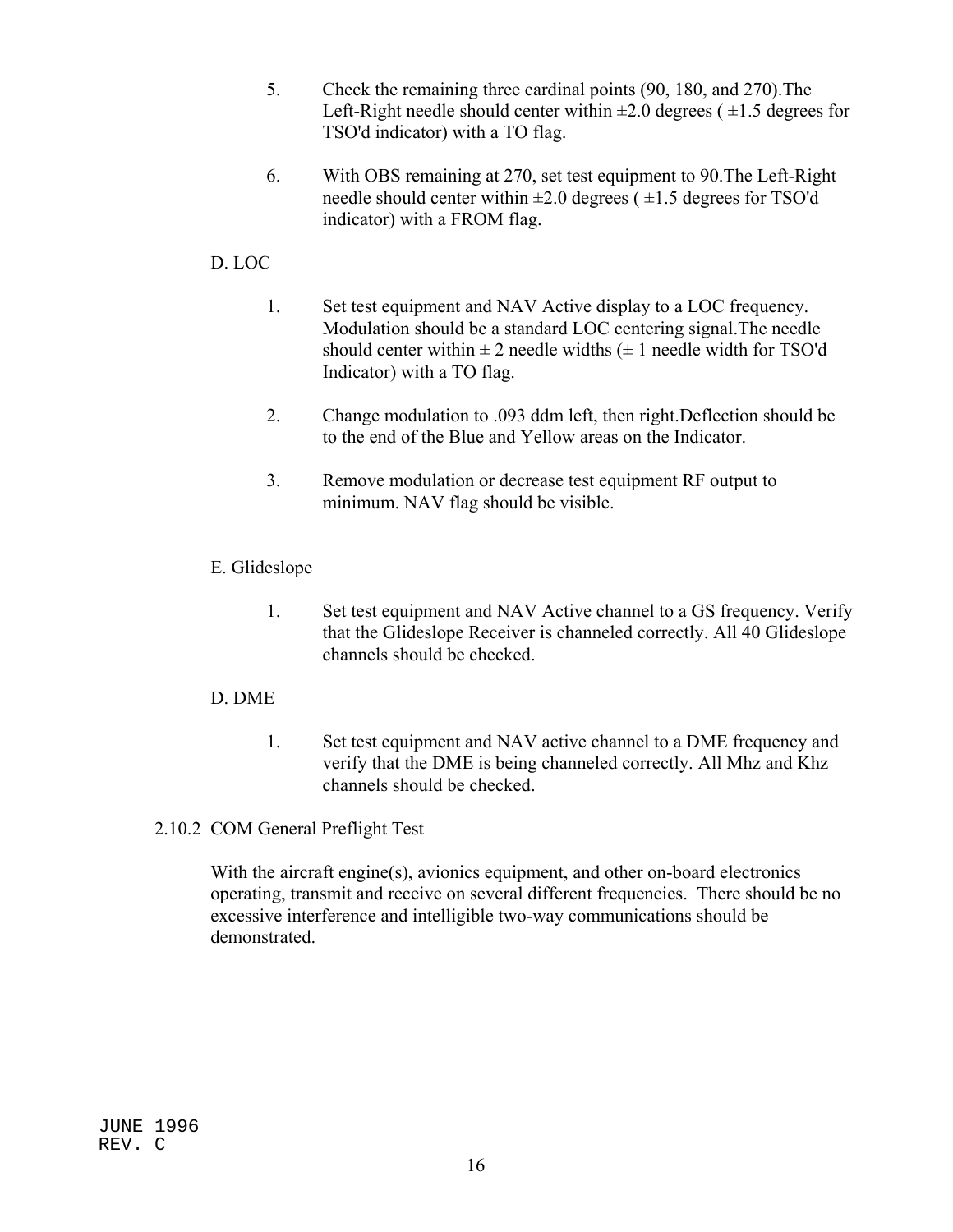During this exercise make a panel illumination check:

COM READOUT SEGMENTS AND TRANSFER CHECK - Set 120.20 Active - 136.95 Standby, push arrowed white transfer button. If complete frequencies were seen in both positions - all segments are OK. (Transfer button does not illuminate.)

TRANSMIT - "T" will be seen to the right of the Active frequency whenever the Mike Key is depressed.

DIMMING CIRCUIT - The photocell, being sensitive to light, will dim the display when an opaque material is placed upon it. The display will "come back" upon taking the material away.

KEEP-ALIVE CHECK - Set the COM Active window to 120.20. Turn the MK-12DR OFF. Wait 15 seconds and turn the MK-12DR On. The Active window should display 120.20 and the Standby 121.90.

## 2.11 FLIGHT TEST

A flight test is recommend to perform the following checks and adjustments:

- A. Check all avionics under actual operating conditions for abnormal indications (ignition noise, audio distortion at in-flight volume settings, rotating beacon noise, interference between avionics equipments, etc.).
- B. Look for variations in performance due to various landing gear and flight control surface configurations.

All of these tests must be performed at an ILS facility, on an airway, and in an area where the ground station signal quality and strength has been verified.

## 2.11.1 NAV Section

## VOR

- A. Flying at an altitude of 6000 feet above ground level (AGL), channel the NAV Active to a VOR facility 50 NM away.
	- 1. Check course accuracy, warning flag indication, and Left-Right needle sensing.
	- 2. Check the antenna pattern by flying the aircraft in a 10 degree bank completing a 360 degree turn: The warning flag should remain out of view throughout the turn and audio should remain intelligible.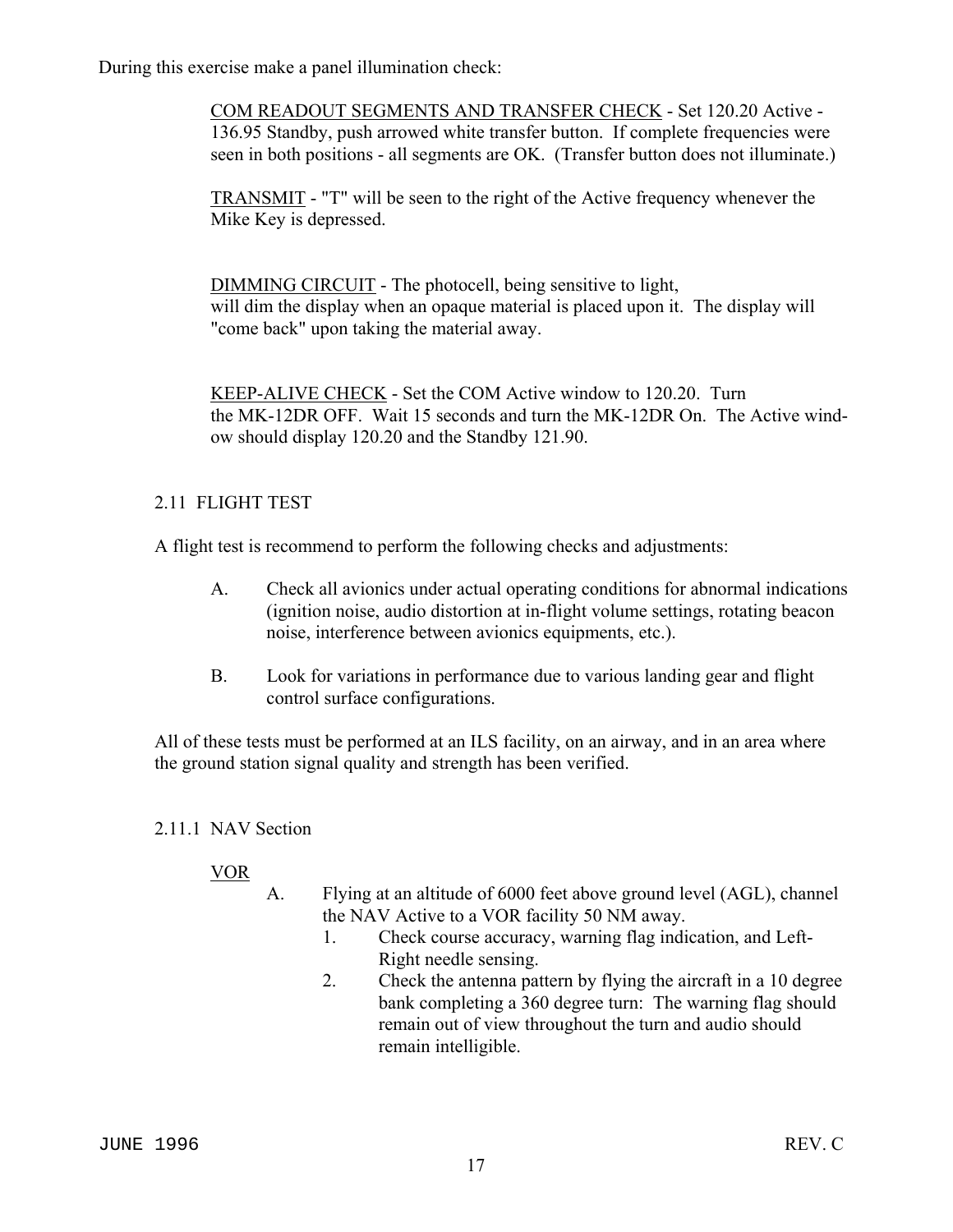- B. Flying at an altitude of 6000 feet AGL, channel the NAV Active to a VOR facility 10 NM away and fly inbound.
	- 1. Check course width .
	- 2. Observe the VOR warning flag while approaching, passing over, and flying outbound: TO/FROM indicator shall indicate correctly and the warning flag must be out of view except when passing directly over the station.
- C. Flying at an altitude of 6000 feet AGL, channel the NAV Active to a VOR facility 25 NM away and fly inbound.
	- 1. Operate the communication transceiver: VOR Left-Right indicator transient deviations should not exceed 2 dots and steady state errors should not exceed 0.5 dot.

## LOC and GS

- A. Flying at an altitude of 3000 feet AGL, channel the NAV Active to a LOC frequency and fly inbound to intercept ILS.
	- 1. From point of intercept to termination of test, neither LOC or GS warning flags should appear.
	- 2. Establish glide path and fly the ILS approach: request approach control confirmation of on-glide path condition.
	- 3. While on glide path, maneuver aircraft through normal pitch and roll attitudes: Left-Right and Up-Down indicators should perform normally and a warning flag should not be visible at anytime.

## DME

A. Verify DME channeling when in flight.

## 2.11.2 COM section

A flight test should be performed to check the antenna pattern and system compatibility.

- A. Flying at an altitude of 6000 feet AGL establish two-way communications with a ground station facility at least 50 NM away.
- B. With the aircraft flying at 6000 feet AGL, in right and left banks (up to 10 degrees), at 10 of 12 equally spaced headings establish two-way communication with a ground station at least 50 NM away.
- C. At an altitude of 6000 feet AGL and at a distance of 20 NM from the ground facility, fly directly toward the facility and for 20 NM beyond. Maintain satisfactory communications with the facility during the test run.
- D. At a distance of 10 NM from the ground station put the landing gear and the aircraft in the approach configuration. Maintain satisfactory communications with the facility.